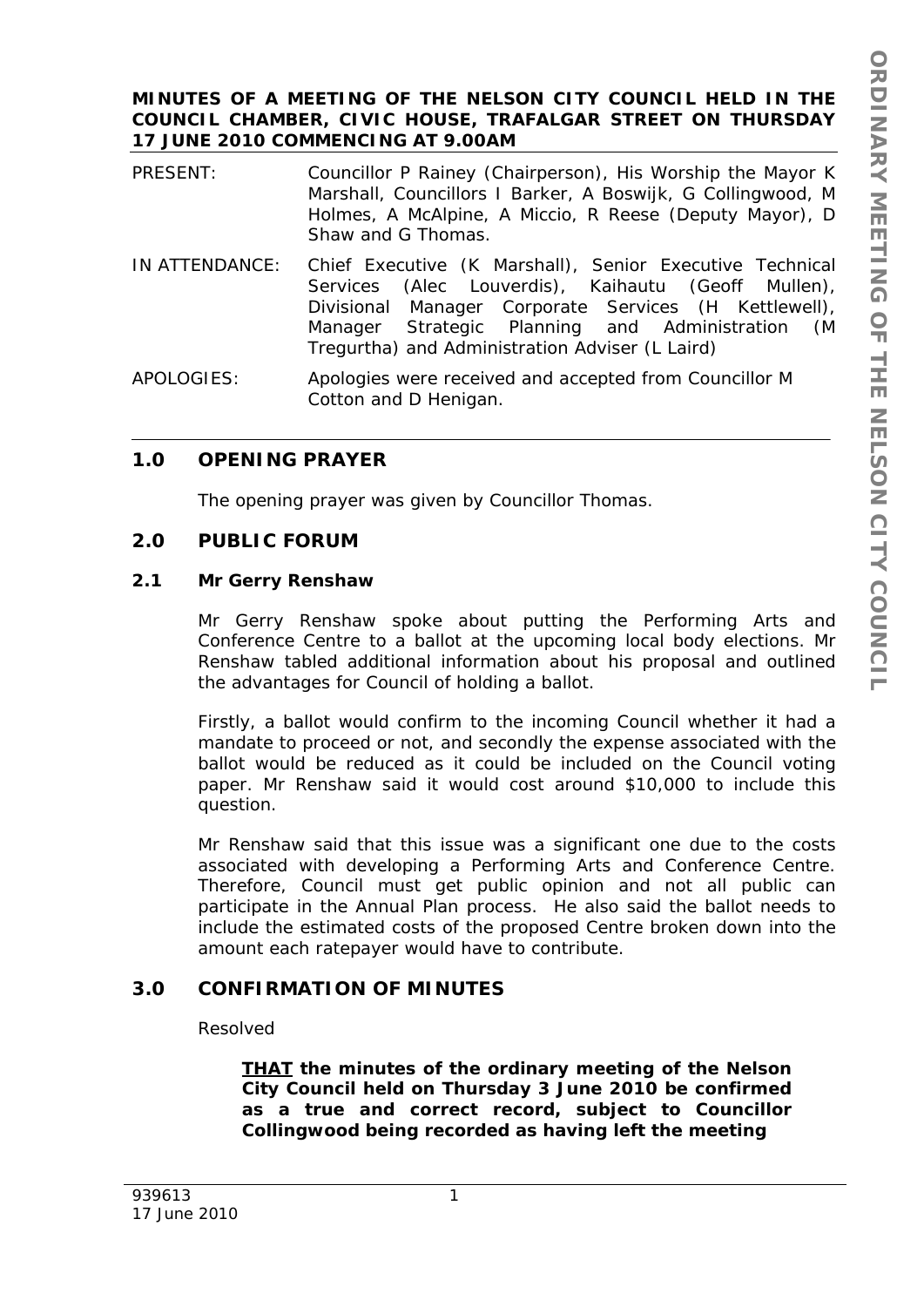#### *during the Crematorium Review, (item 5.7 of the Agenda refers).*

Shaw/His Worship the Mayor Carried

# **4.0 SETTING OF THE RATES FOR THE 2010/11 FINANCIAL YEAR**

It was explained that the Council had adopted its Annual Plan and has made the necessary changes to its proposed rating policy as a result of submissions received during the special consultative procedure and now has to set and assess the rates described in its rating policy. The following resolution was required to be passed:

Resolved

*THAT the Nelson City Council set the following rates under the Local Government (Rating) Act 2002, on rating units in the district for the financial year commencing on 1 July 2010 and ending on 30 June 2011. All figures are GST inclusive at the composite rate of 14.375, which is 12.5% for Instalment 1 and 15% for Instalments 2 to 4. For ratepayers who pay the total annual rates prior to 1 October 2010 the GST rate applicable will be 12.5%:* 

*The revenue approved below will be raised by the following rates:* 

| <b>General Rate</b>                                        | \$23,915,828 |
|------------------------------------------------------------|--------------|
| <b>Uniform Annual General Charge</b>                       | \$6,101,353  |
| <b>Separate General Charge</b>                             | \$4,009,097  |
| <b>Waste Water Charge</b>                                  | \$6,649,410  |
| <b>Water Charge</b>                                        | \$10,468,256 |
| <b>Rates and Charges</b>                                   | \$51,143,944 |
| <b>Goods and Services Tax</b><br>(at the prevailing rates) | \$7,351,942  |
| <b>Total Rates and Charges</b>                             | \$58,495,886 |

 *(1) General Rate* 

*A general rate set under section 13 of the Local Government (Rating) Act 2002, assessed on a differential land value basis as described below:*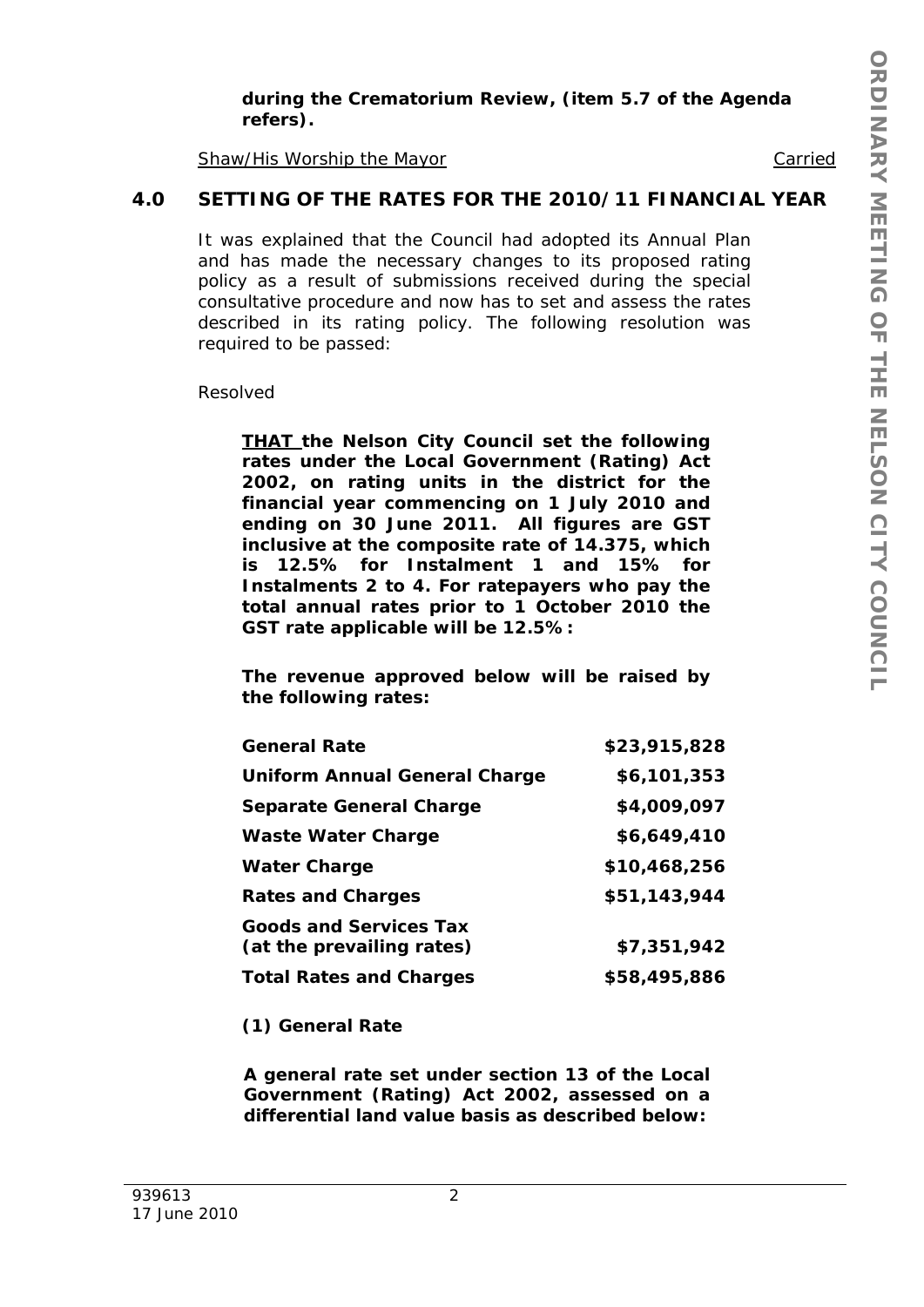- *a rate of 0.49475 cents in the dollar of land value on every rating unit in the "residential" category*
- *a rate of 0.54423 cents in the dollar of land value on every rating unit in the "part non-rateable" category*
- *a rate of 0.54423 cents in the dollar of land value on every rating unit in the "multi residential" category*
- *a rate of 1.14288 cents in the dollar of land value on every rating unit in the "commercial outside the inner city zone" category*
- *a rate of 0.98110 cents in the dollar of land value on every rating unit in the "commercial outside the inner city zone subject to 25% residential & 75% commercial" category*
- *a rate of 0.81882 cents in the dollar of land value on every rating unit in the "commercial outside the inner city zone subject to 50% residential & 50% commercial" category*
- *a rate of 0.65703 cents in the dollar of land value on every rating unit in the "commercial outside the inner city zone subject to 75% residential & 25% commercial" category*
- *a rate of 1.68216 cents in the dollar of land value on every rating unit in the "commercial inside the inner city zone" category*
- *a rate of 1.38531 cents in the dollar of land value on every rating unit in the "commercial inside the inner city zone subject to 25% residential & 75% commercial" category*
- *a rate of 1.08846 cents in the dollar of land value on every rating unit in the "commercial inside the inner city zone subject to 50% residential & 50% commercial" category*
- *a rate of 0.79161 cents in the dollar of land value on every rating unit in the "commercial inside the inner city zone subject to 75% residential & 25% commercial" category*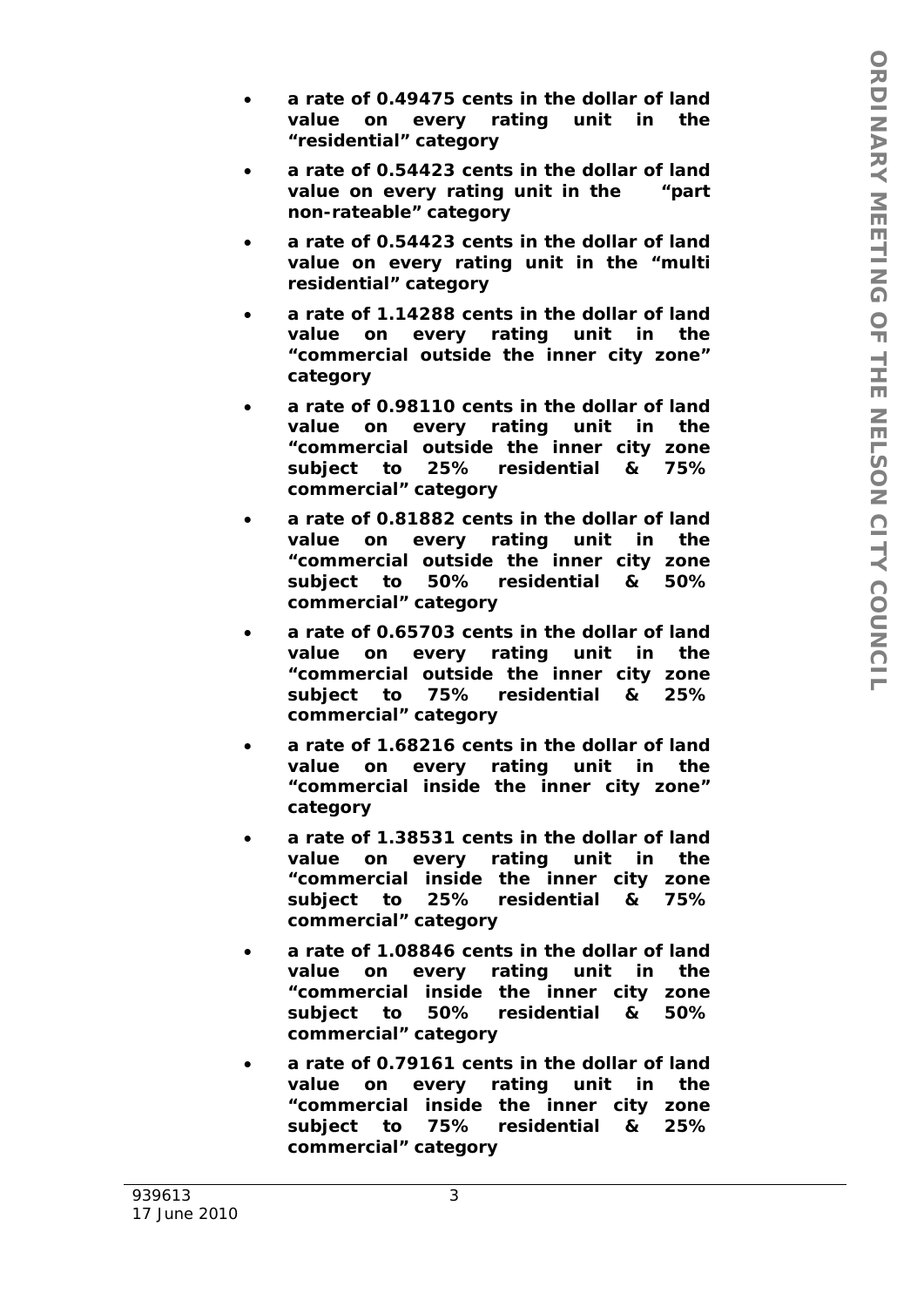- *a rate of 0.32159 cents in the dollar of land value on every rating unit in the "rural" category*
- *a rate of 0.44528 cents in the dollar of land value on every rating unit in the "small holding" category*

### *(2) Uniform Annual General Charge*

*A uniform annual general charge under section 15 of the Local Government (Rating) Act 2002 of \$325.80 per separately used or habitable portion of a rating unit, (excluding properties subject to statutory declarations for unoccupied or second residential units not being used as separate units).* 

*(3) Separate General Charge - Stormwater* 

*A targeted rate under section 16 of the Local Government (Rating Act) 2002 of:* 

- *\$233.60 per rating unit, (excluding rural category, small holding category east of Gentle Annie, residential properties east of Gentle Annie saddle, Saxton's Island and properties subject to statutory declarations for unoccupied or second residential units not being used as separate units).*
- *\$116.80 per rating unit for the small holding category excluding small holdings east of Gentle Annie.*

*(4) Waste Water Charge* 

*A targeted rate for waste water disposal under section 16 of the Local Government (Rating) Act 2002 of:* 

- *\$384.80 per separately used or habitable portion of a residential rating unit, (excluding properties subject to statutory declarations for unoccupied or second residential units not being used as separate units), that is connected either directly or through a private drain to a public waste water drain*
- *For non-residential rating units, a single waste water charge of \$384.80 per separately used or habitable portion of a*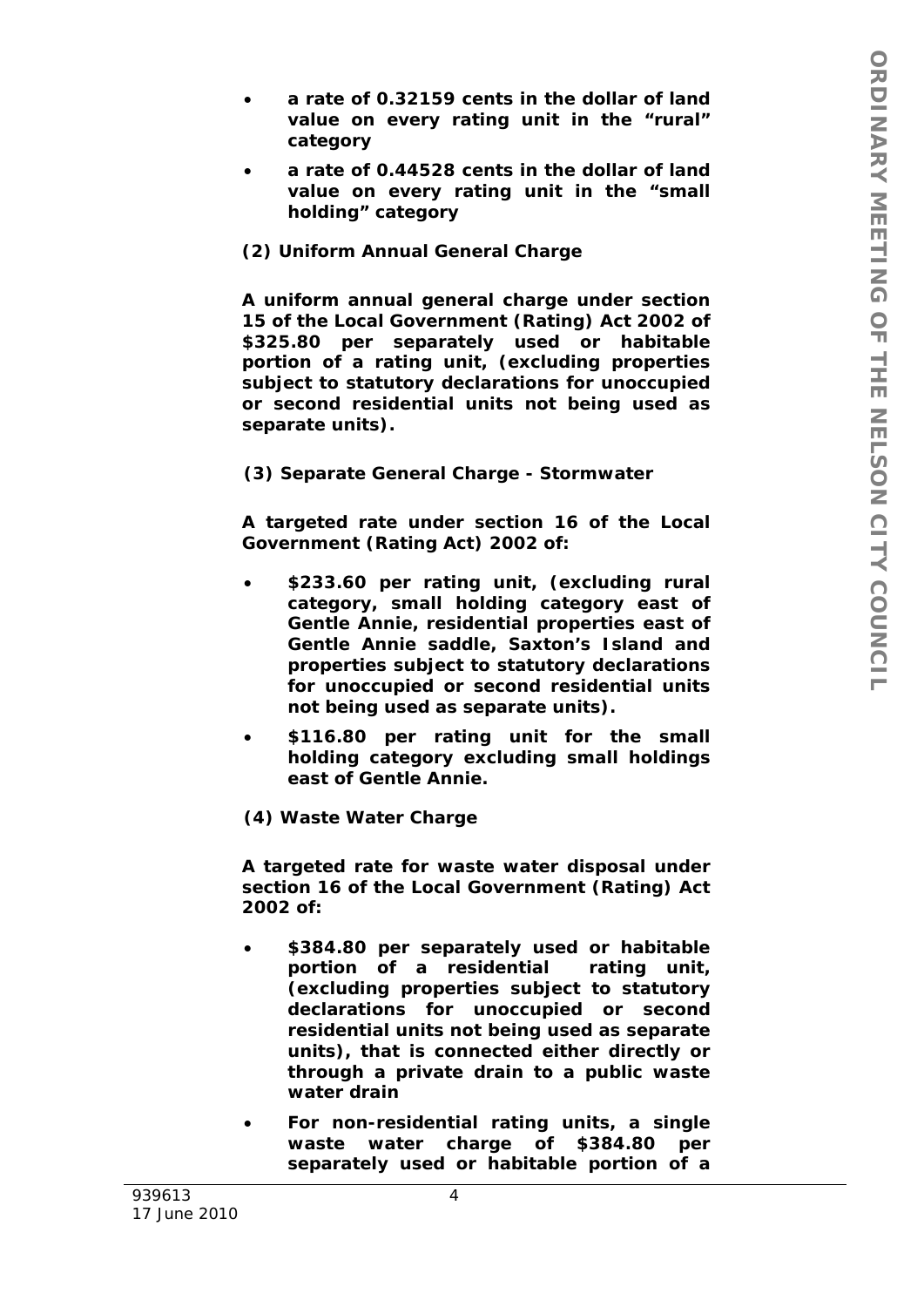*rating unit that is connected either directly or through a private drain to a public waste water drain and a "trade" waste charge will be levied* 

*(5) Water Supply Charges* 

*A targeted rate for water supply under Section 19 of the Local Government (Rating) Act 2002 for the period from 1 July 2010 to 30 September 2010, of:* 

*A minimum annual charge \$177.83* 

*Price of water:* 

| $0 - 10,000 \text{ cu.m/year}$ | \$1.763 per $m^3$ |
|--------------------------------|-------------------|
| 10,001 - 100,000 cu.m/year     | \$1.563 per $m^3$ |
| $> 100,000$ cu.m/year          | \$1.233 per $m^3$ |

*Summer irrigation \$1.663 per m³* 

*A targeted rate for water supply under Section 19 of the Local Government (Rating) Act 2002 for the period from 1 October 2010 to 30 June 2011, of:* 

| $\bullet$ | A minimum annual charge        | \$181.78          |
|-----------|--------------------------------|-------------------|
| $\bullet$ | <b>Price of water:</b>         |                   |
|           | $0 - 10,000 \text{ cu.m/year}$ | \$1.802 per $m^3$ |
|           | 10,001 - 100,000 cu.m/year     | \$1.598 per $m^3$ |
|           |                                |                   |

*Summer irrigation \$1.700 per m³* 

*> 100,000 cu.m/year \$1.260 per m³* 

*These rates have been adjusted for the increased GST.* 

 *(6) Clean Heat Warm Homes* 

*A targeted rate per separately used or habitable portion of a rating unit that has been provided with home insulation and/or a heater to replace a non-complying solid fuel burner under Section 16 of the Local Government (Rating) Act 2002, of:* 

 *Loan assistance range \$1,400 to \$1,599 \$142.33*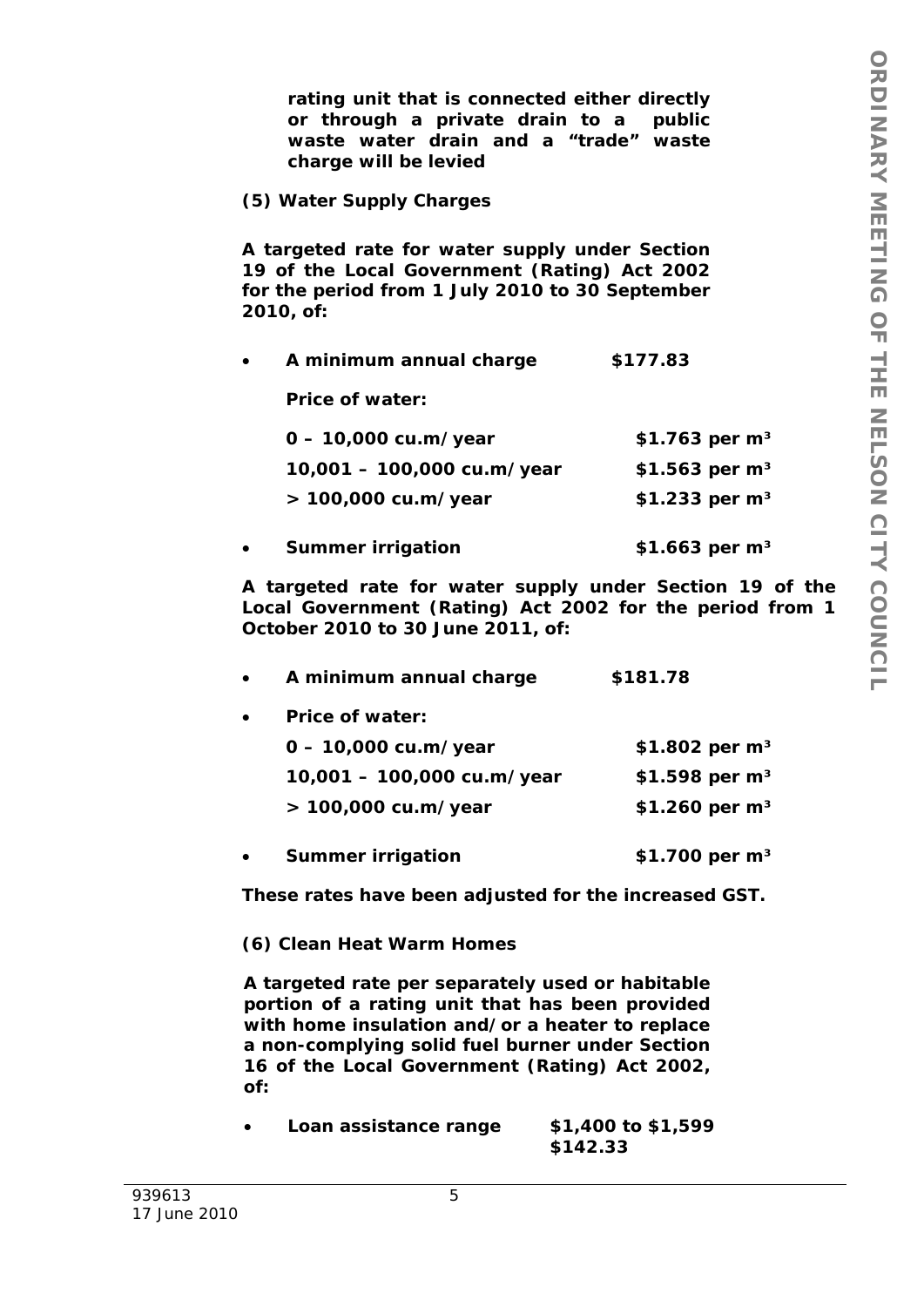| Loan assistance range | \$1,600 to \$1,799<br>\$162.67 |
|-----------------------|--------------------------------|
| Loan assistance range | \$1,800 to \$1,999<br>\$183.00 |
| Loan assistance range | \$2,000 to \$2,199<br>\$203.33 |
| Loan assistance range | \$2,200 to \$2,399<br>\$223.67 |
| Loan assistance range | \$2,400 to \$2,599<br>\$244.00 |
| Loan assistance range | \$2,600 to \$2,799<br>\$264.33 |
| Loan assistance range | \$2,800 to \$2,999<br>\$284.67 |
| Loan assistance range | \$3,000 to \$3,199<br>\$305.00 |
| Loan assistance range | \$3,200 to \$3,399<br>\$325.33 |
| Loan assistance range | \$3,400 to \$3,599<br>\$345.67 |
| Loan assistance range | \$3,600 to \$3,799<br>\$366.00 |
| Loan assistance range | \$3,800 to \$3,999<br>\$386.33 |
| Loan assistance range | \$4,000 to \$4,199<br>\$406.67 |
| Loan assistance range | \$4,200 to \$4,399<br>\$427.00 |
| Loan assistance range | \$4,400 to \$4,599<br>\$447.33 |
| Loan assistance range | \$4,600 to \$4,799<br>\$467.67 |
| Loan assistance range | \$4,800 to \$4,999<br>\$488.00 |

# *(7) Solar Hot Water Systems*

*A targeted rate per separately used or habitable portion of a rating unit that has been provided with financial assistance to install a solar hot water system under Section 16 of the Local Government (Rating) Act 2002, of:*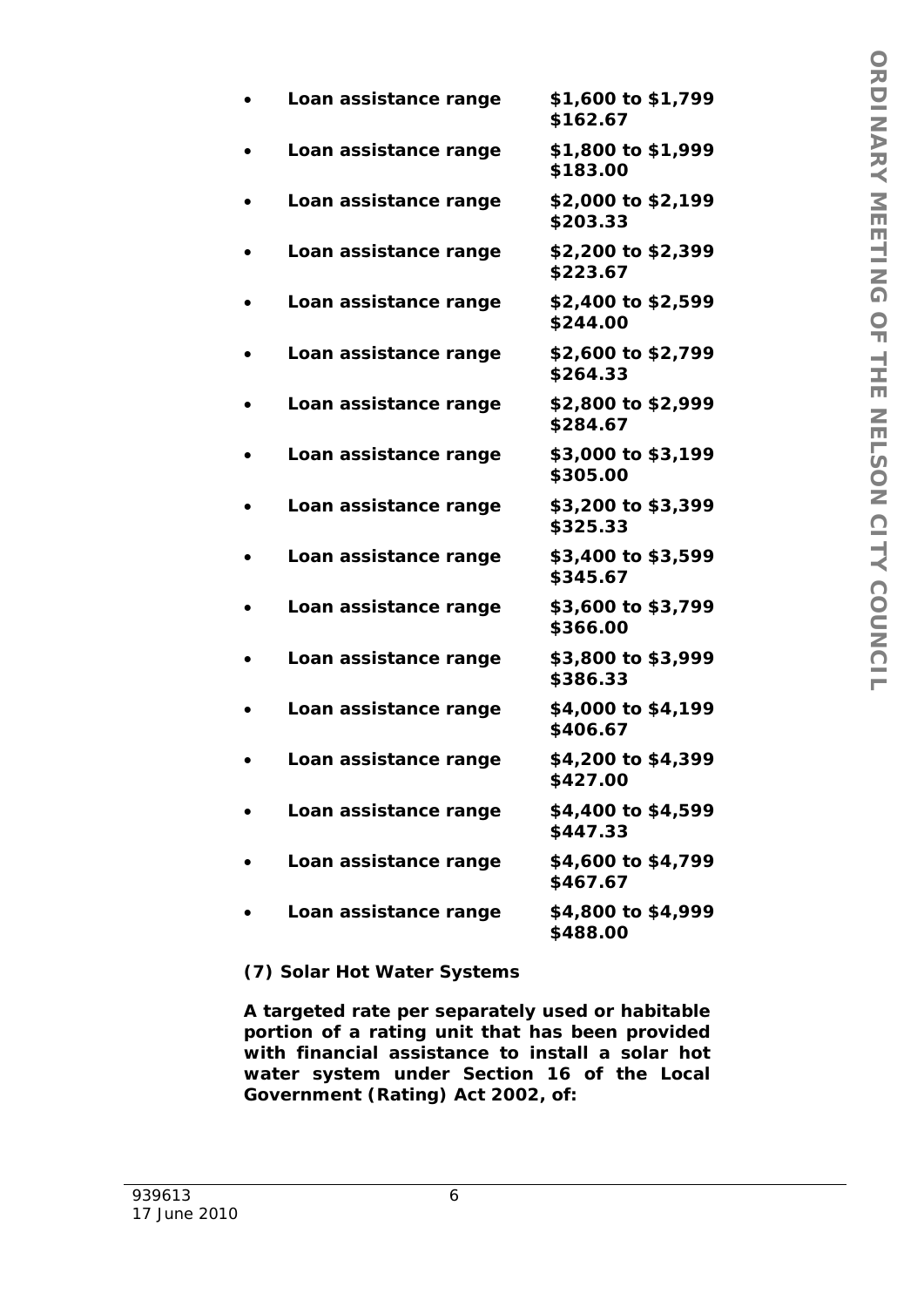*0.14964 (including GST), multiplied by the Net Cost of the Work adjusted for increased GST.* 

## *(8) Postponement Application Charge*

*A targeted rate for rates postponement application charges under Section 16 of the Local Government (Rating) Act 2002, of \$400.00 per rating unit that commenced rates postponement during the 2009/10 rating year.* 

# *(9) Postponement Interest Charge*

*A targeted rate for rates postponement interest charges under Section 16 of the Local Government (Rating) Act 2002 per rating unit based on the 2010/11 rates levied and any outstanding balance from previous rating years, of:* 

| Interest charge               | 6.75%pa |
|-------------------------------|---------|
| Reserve fund                  | 0.25%pa |
| <b>Scheme application fee</b> | 1.00%pa |

### *Differential Categories*

*The Nelson City Council adopts the following as its definition for its differential categories for the 2010/11 financial year:* 

## *(1) General Rate*

- *Residential all rating units that are used primarily for residential purposes*
- *Multi Residential all rating units that contain more than one residential dwelling that are cape able of being used primarily for residential purposes*
- *Commercial any rating unit which is used primarily for commercial use. Properties that have a portion of residential use shall have a reduced commercial differential*
- *Commercial Inner City Zone any rating unit which is used primarily for commercial use that is located within the Inner City Zone. Properties that have a portion of residential use shall have a reduced inner city commercial differential*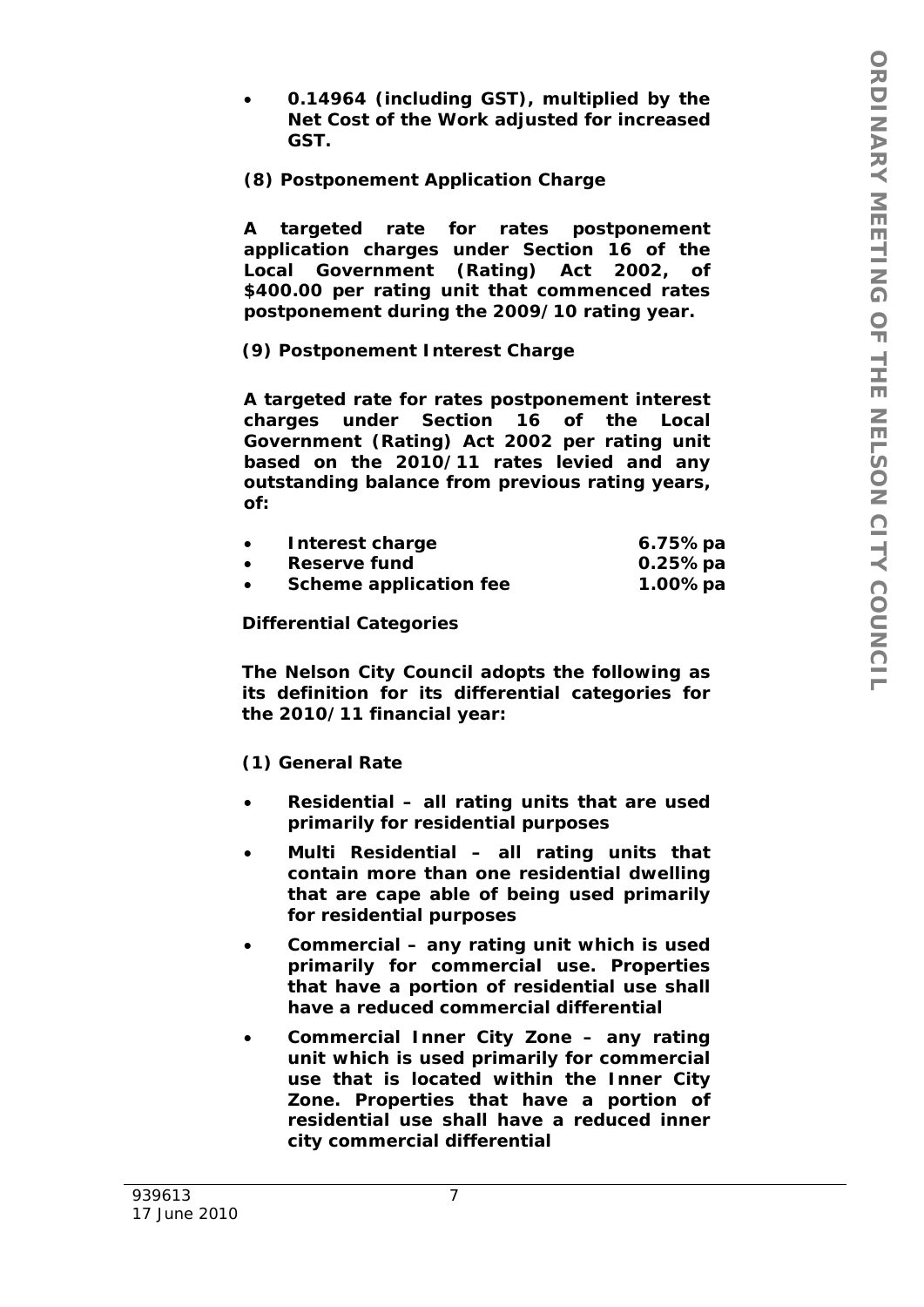- *Rural any rating unit having an area greater than 15 hectares which is used primarily for dairy, fattening and grazing, quarries, forestry or horticultural use and is recorded as rural on the District Valuation Roll*
- *Small Holding any rating unit which is primarily used as a small holding and having an area greater than 5,000m2 but is less than 15 hectares and is recorded as a small holding on the District Valuation Roll.*

*Due Dates for Payment of Rates* 

*The above rates (excluding water charges) are payable at the Nelson City Council office, 110 Trafalgar Street, Nelson and shall be payable in four instalments on the following dates:* 

| <b>Instalment Number</b> | <b>Instalment Date</b> | <b>Penalty Date</b>   |
|--------------------------|------------------------|-----------------------|
| <i>Instalment 1</i>      | 1 August 2010          | <b>27 August 2010</b> |
| Instalment 2<br>2010     | 1 November 2010        | 26November            |
| Instalment 3             | 1 February 2011        | 25 February 2011      |
| Instalment 4             | 1 May 2011             | 27 May 2011           |

*Due Dates for Payment of Water Rates* 

*Residential water rates are payable at the Nelson City Council office, 110 Trafalgar Street, Nelson and shall be payable on the following dates:* 

| <u>Billing Month</u> | <b>Penalty Date</b>     |
|----------------------|-------------------------|
| <b>July 2010</b>     | 20 September 2010       |
| <b>August 2010</b>   | 20 September 2010       |
| September 2010       | <b>20 October 2010</b>  |
| October 2010         | <b>20 December 2010</b> |
| November 2010        | <b>20 December 2010</b> |
| December 2010        | <b>20 January 2011</b>  |
| January 2011         | <b>20 March 2011</b>    |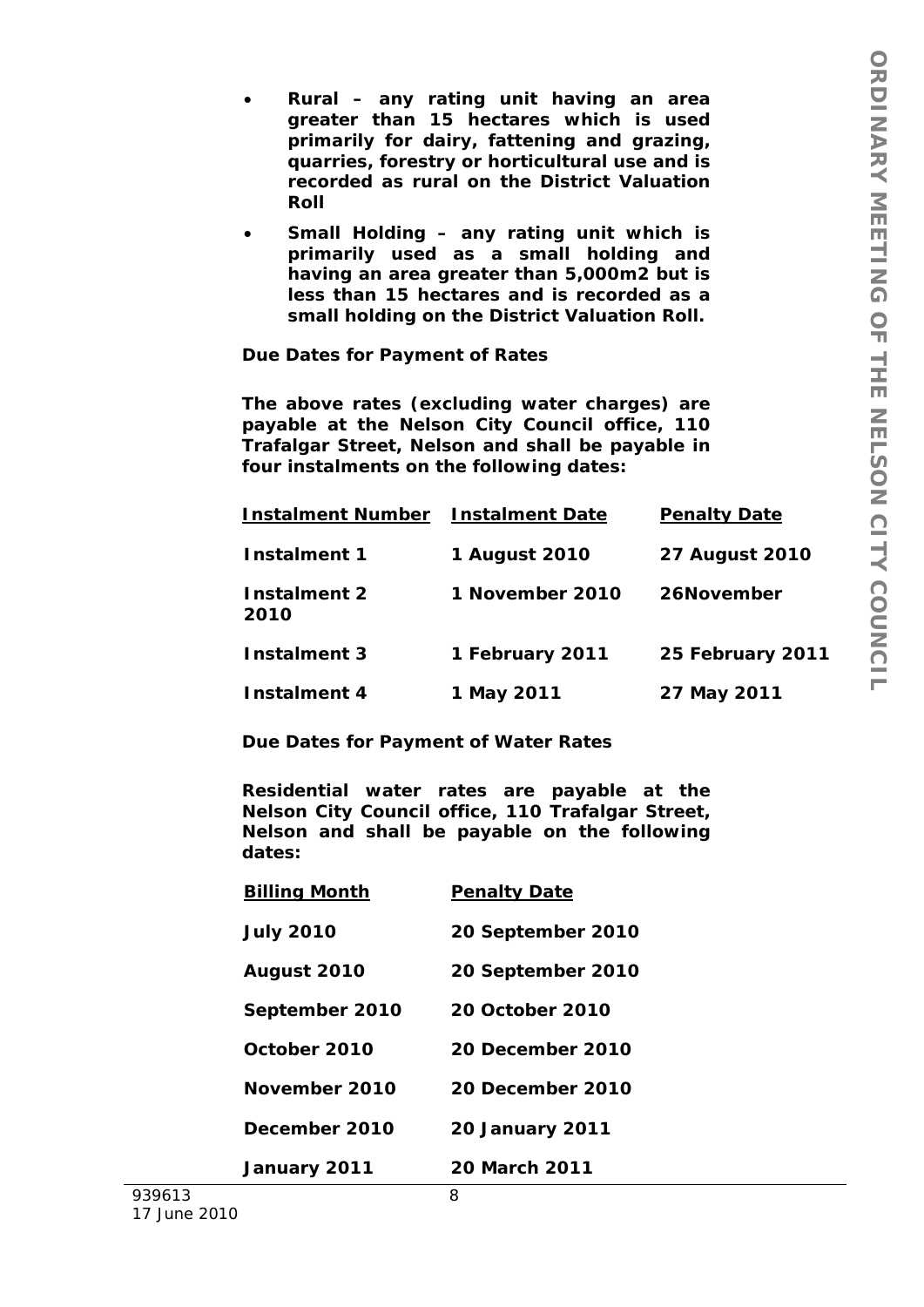| February 2011     | <i><b>20 March 2011</b></i> |
|-------------------|-----------------------------|
| <i>March 2011</i> | <b>20 April 2011</b>        |
| <b>April 2011</b> | 20 June 2011                |
| May 2011          | <b>20 June 2011</b>         |
| <b>June 2011</b>  | 20 July 2011                |

*Special (final) water rates will be due and payable 14 days from the date of the special (final) water reading.* 

*Commercial water rates are payable at the Nelson City Council office, 110 Trafalgar Street, Nelson on the 20th of the month following the date shown on the water invoice.* 

#### *Penalty on Rates*

*Pursuant to Sections 57 & 58 of the Local Government (Rating) Act 2002, the council delegates authority to the Chief Financial Officer to apply the following penalties on unpaid rates (including water accounts) at their discretion:* 

- *a first additional charge of 10% of the amount of each rate instalment remaining unpaid on the penalty date as shown on each rate instalment notice*
- *a second additional charge of 10% will be added to any balance remaining outstanding from a previous rating year (including penalties previously charged) as at 31st December 2010*
- *a further additional charge of 10% will be added to any balance remaining outstanding from a previous rating year (including penalties previously charged) as at 30 June 2011*
- *The above penalties will not be charged where Council has agreed to a program for payment of outstanding rates.*

#### *Penalty Remission*

*In accordance with Council's rate remission policy, the council will approve the remission of the penalty levied on instalment one due to late payment provided the total annual rates are*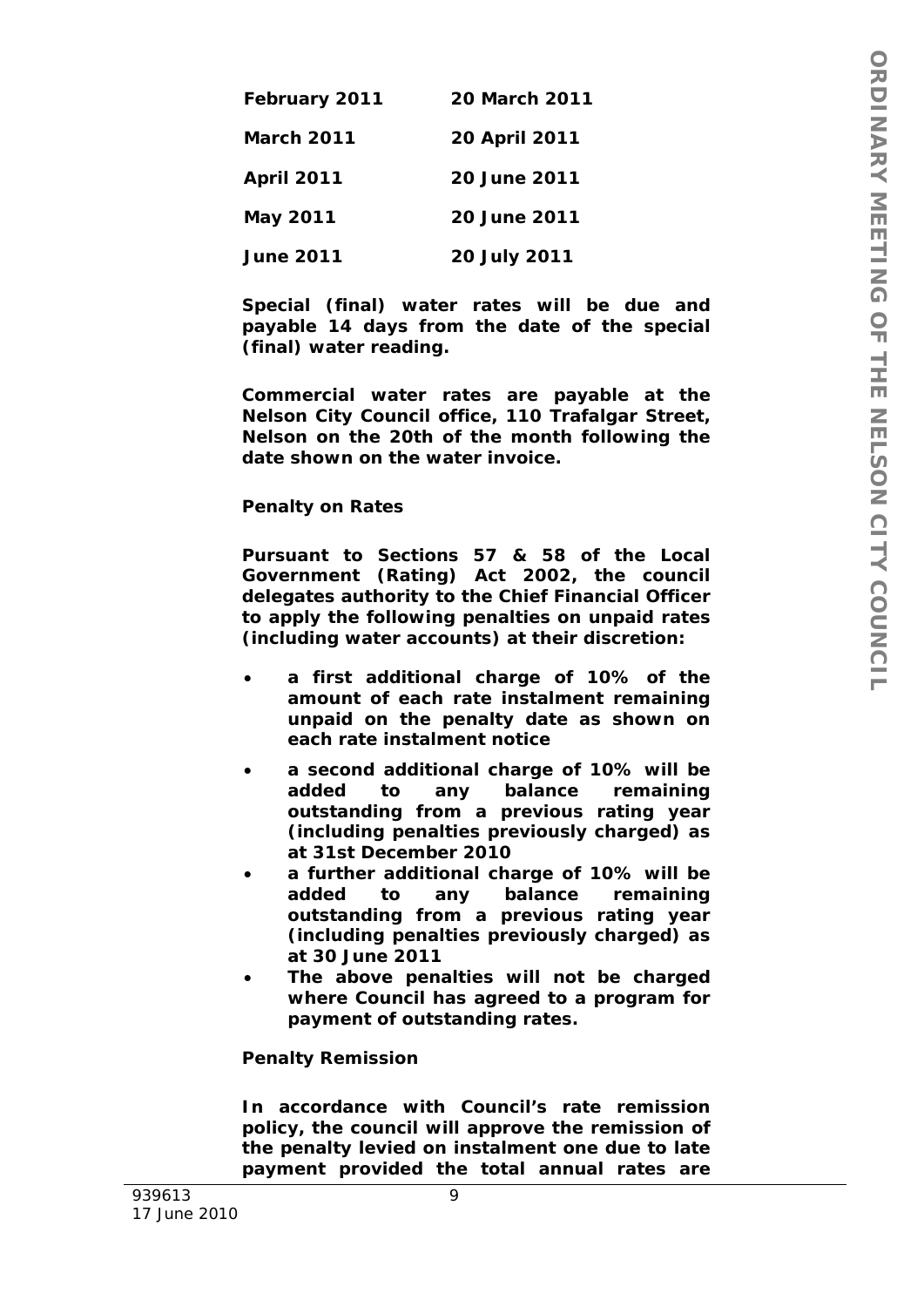*paid in full by 26 November 2010. If full payment of the annual rates is not paid by 26 November 2010 the penalties relating to the four instalments outlined above will apply.* 

### *Discount on Rates*

*Pursuant to Section 55 of the Local Government (Rating) Act 2002, the Council will allow a discount of 2.0 percent of the total rates (excluding water charges) where a ratepayer pays the year's rates in full on or before the penalty date for instalment one being 27 August 2010.* 

#### *Payment of Rates*

*The rates shall be payable at the Council offices, Civic House, 110 Trafalgar Street, Nelson between the hours of 8.30am to 5.00pm Monday to Friday. Where any payment is made by a ratepayer that is less than the amount now payable, the Council will apply the payment firstly to any rates outstanding from previous rating years and then proportionately across all current year rates due.* 

Thomas/ His Worship the Mayor Carried

Councillor Barker requested his vote against the resolution be recorded.

## **5.0 CHAIRPERSONS REPORT**

**5.1** The Council discussed the Council photograph (for the 2007 – 2010 term) and decided that the photograph would be taken in the Council Chamber at the morning tea break during the 1 July 2010 meeting.

## **6.0 REPORTS POLICY**

#### **6.1 Council submission on the Local Government Act 2002 Amendment Bill**

Report number 935133, agenda pages 13-55 refer.

The Chief Executive, Keith Marshall spoke to the report and stated that the submission had been mentioned in the Chief Executive's Report and Councillors had asked to see it.

Councillor Collingwood was concerned that Council did not put more effort into the submission as there were still gaps she would have liked to have addressed. Councillor Barker did not support what was included and stated he would be putting in his own submission.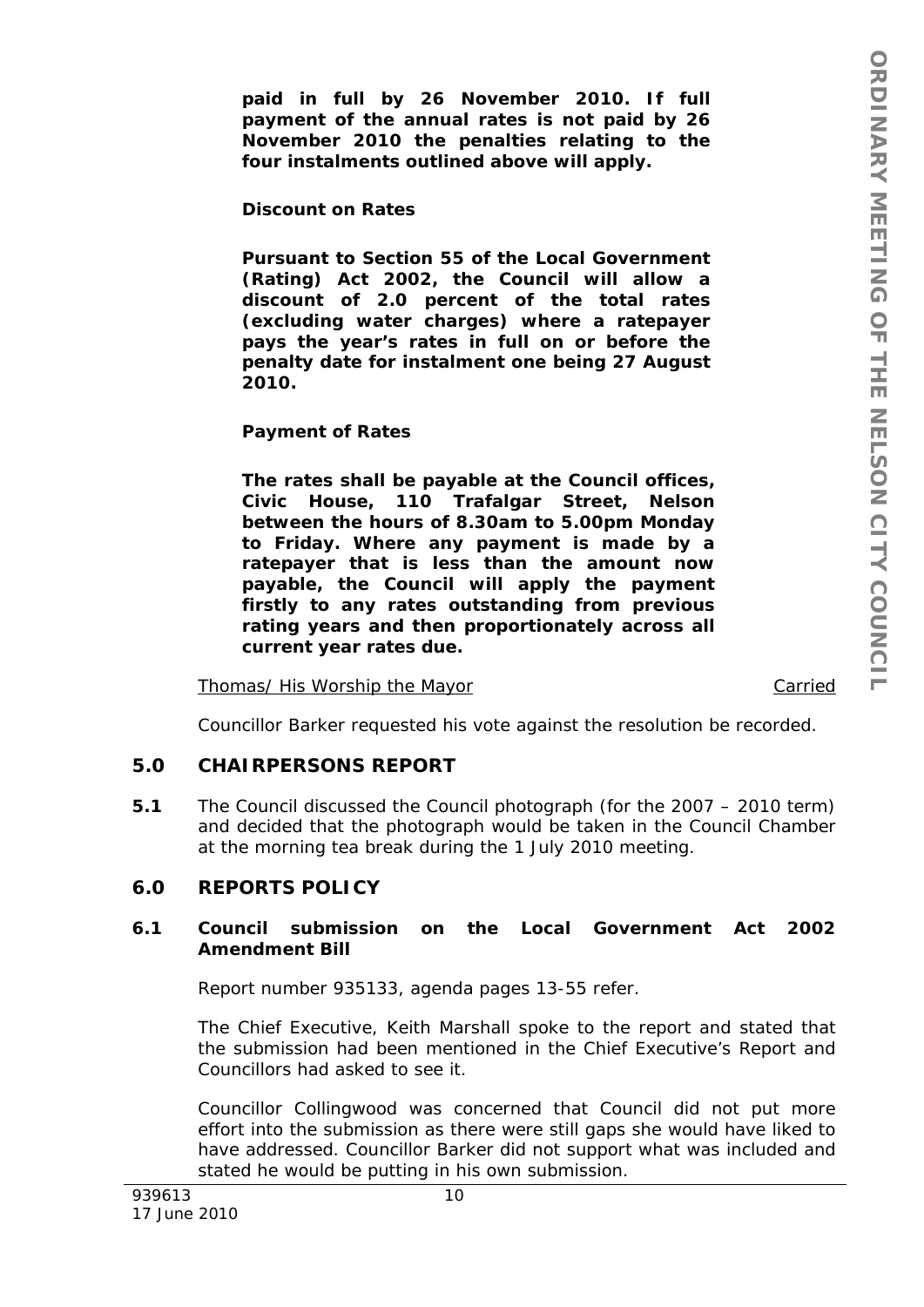Councilllor Reese highlighted issues with clause 1 on page 53 of the agenda that discussed why rates were increasing. Councillor Reese said she had some concerns as to why drinking water standards were singled out as a reason rates were increasing. It was agreed that the words "(such as drinking water quality to meet national standards)" be removed from the submission.

The meeting discussed benchmarking local body performance and whether local bodies can be accurately compared owing to the varying factors between regions and different service levels they are required to deliver. Differing views were expressed but the majority view was that such benchmarking was very difficult except maybe at the highest levels of rates per capita or similar.

Resolved

*THAT the attached document (RAD 935272) on the Local Government Act 2002 Amendment Bill be submitted to the Local Government and Environment Select Committee by 18 June 2010 subject to the words "(such as drinking water quality to meet national standards)" being removed, page 53 of the Agenda refers.* 

Thomas/His Worship the Mayor Carried

# **7.0 REPORTS PRIORITY**

#### **7.1 Iwi Memorandum of Understanding**

Report number 936947, agenda pages 56-62 refer.

Kaihautu Geoff Mullen spoke to the report. He sought Council endorsement to the proposed position concerning negotiations with Iwi, as outlined in the report. He also pointed out that the recommendation sought permission to allow the Mayor and Chief Executive to make minor amendments to the Memorandum of Understanding.

Councillors emphasised that although Matawaka are not part of this area, Council is responsible for their wellbeing and inclusion in services. Councillors commented that if Matawaka were not included in this agreement there would be a gap. The Chief Executive stated that if Matawaka were not included they could be incorporated through their own memorandum of understanding.

Resolved

### *THAT this Memorandum of Understanding be endorsed as the council position;*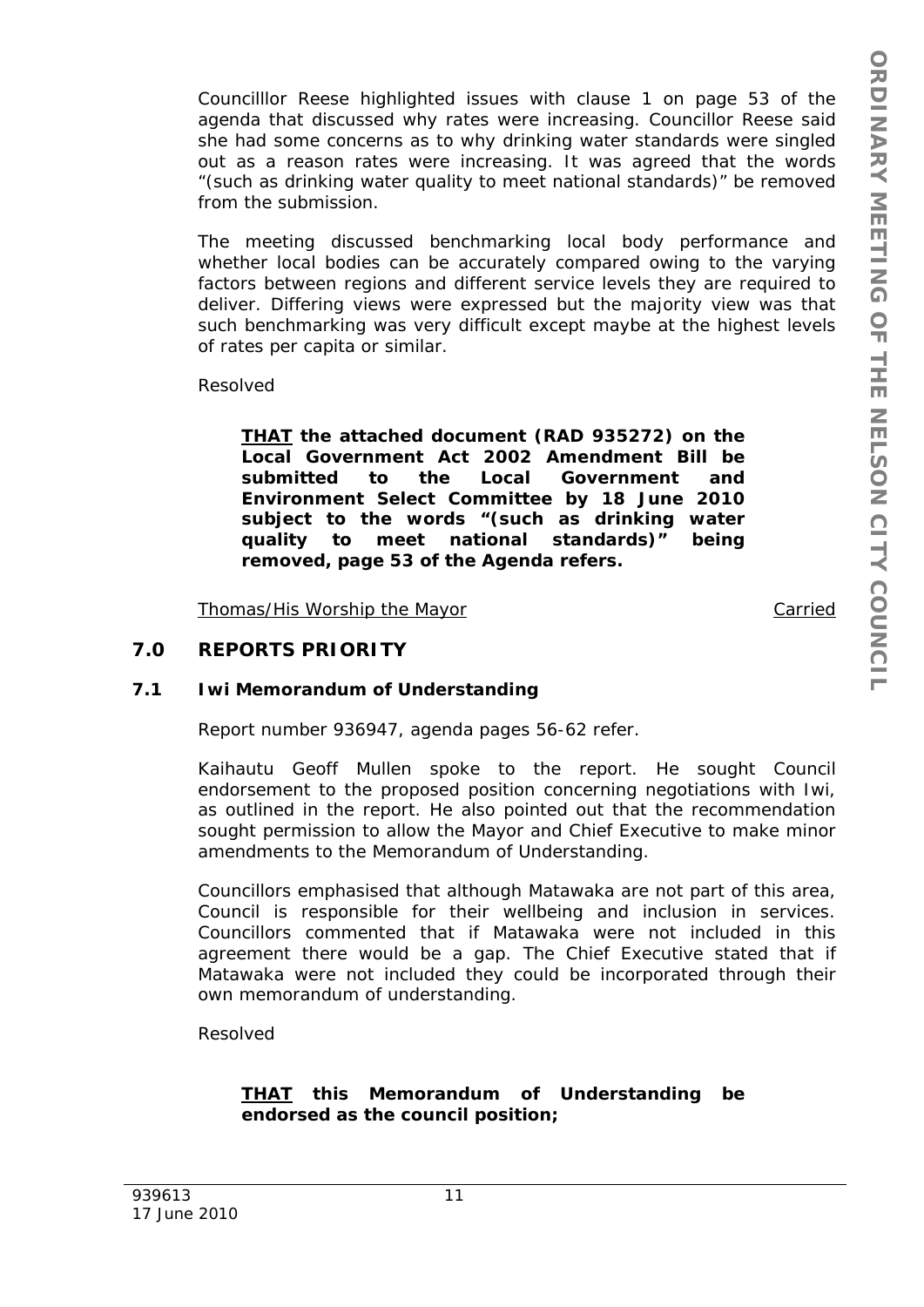*AND THAT the Mayor and Chief Executive be given the power to authorise minor changes to the document should they be required.* 

Boswijk/McAlpine Carried

## **8.0 REPORTS FROM COMMITTEES**

#### **8.1 Youth Council – 27 April 2010**

Document number 922894, agenda pages 63-67 refer.

Resolved

#### *THAT the minutes of the meeting of the Youth Council, held on 27 April 2010 be received.*

Rainey/Boswijk Carried

### **8.2 Founders Heritage Park Committee – 28 April 2010**

Councillors commented on the success of the book fair, both this year and previous years and resolved that a letter of thanks be sent to the Founders Heritage Park Committee.

Resolved

*THAT the minutes of the meeting of the Founders Heritage Park Committee held on 28 April 2010 be received;* 

*AND THAT a letter of thanks be sent congratulating those involved with the annual Book Fair.* 

McAlpine/His Worship the Mayor Carried

## **8.3 Audit Risk and Finance Committee – 16 June 2010**

Document number 935066

Chief Finance Officer Nikki Harrison advised that the Audit Risk and Finance Committee had recommended that Council amend it's policy regarding how it manages interest rate rises. She said that during the liquidity crisis banks would not fund for longer than 12 – 24 months. Ms Harrison noted that this change is a departure from that stated in the LTCCP however staff will remedy this through next year's Annual Plan process.

His Worship the Mayor suggested that the words 'with the LTCCP' be added to the second clause to provide clarity.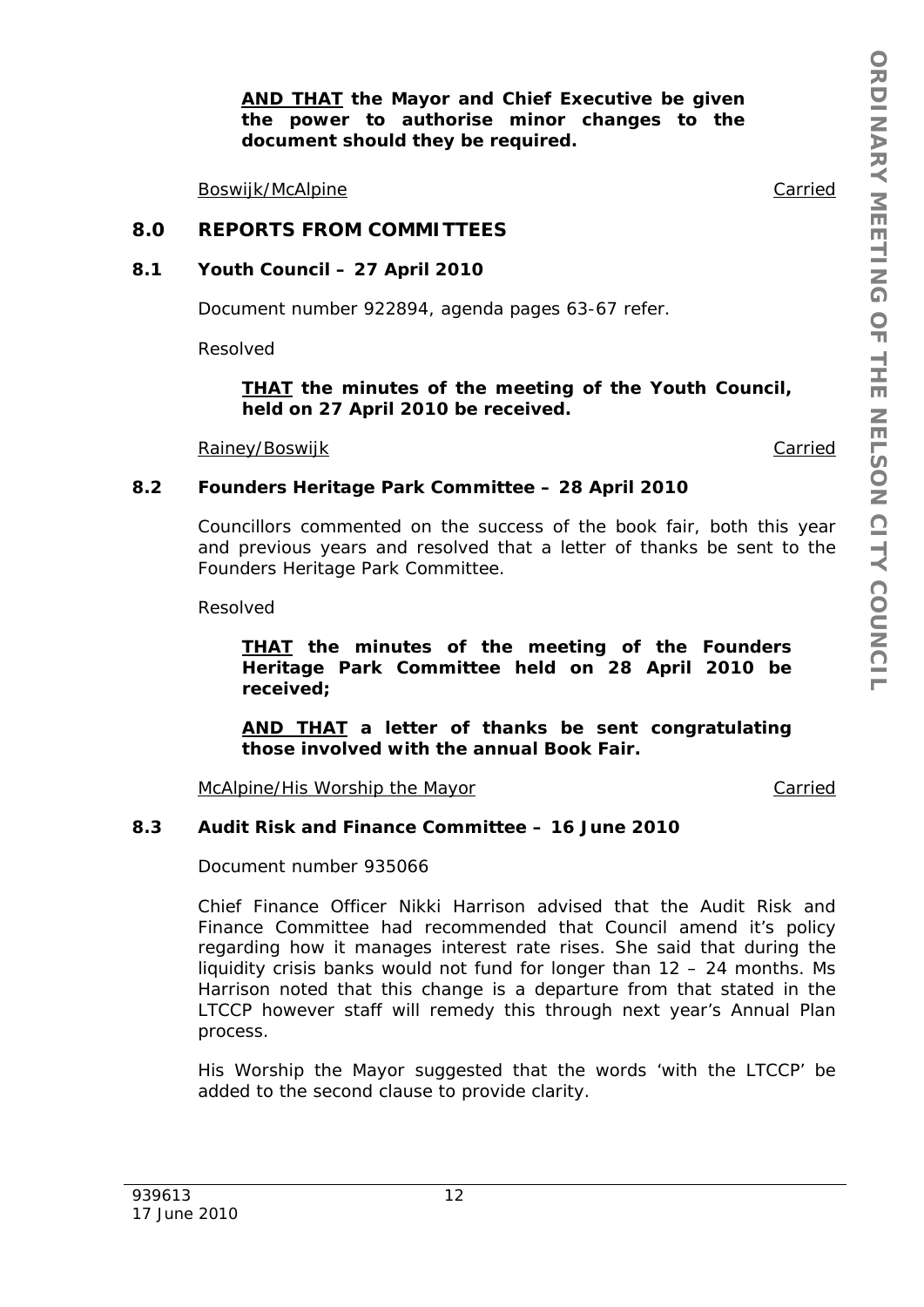Resolved

*THAT the Liability Management Policy to target a weighted average term to maturity of 12-24 months for fixed term/fixed rate instruments be replaced with a target of 48 -60 months;* 

*AND THAT this inconsistency with the LTCCP be approved in order to improve the management of interest rate risk;* 

*AND THAT a subsequent amendment to the Liability Management Policy be amended through the special consultative procedure under section 83 of the Local Government Act 2002 during the 2011 Annual Plan consultation;* 

*AND THAT Council notes that this is a departure from its LTCCP 2009-2019.*

Thomas/McAlpine Carried

### **9.0 GENERAL BUSINESS**

## **9.1 Mr Gerry Renshaw**

The Chief Executive stated that it would be difficult to hold a ballot at the elections as the costs associated with a performing arts and conference centre would not be known in the timeframe required.

Councillor Reese asked if a poll had previously been undertaken on this issue and staff stated that both local MPs have apparently conducted their own polling but we did not have access to those results. Council itself had sought the same information in its own poll about 5 years ago by asking what residents wanted, and about 60% of respondents had ranked a performing arts and conference centre as the highest priority. The Manager Strategic Planning and Administration noted that this survey was not scientific and was self-selected. Staff were asked to find the results of this survey.

The Chief Executive advised that if Council progresses to formal consultation on either a separate Performing Arts and Conference Centre or a combined facility the consultation could be supplemented with a scientifically done poll.

Resolved

*THAT this item be noted.* 

His Worship the Mayor/Collingwood Carried

Attendance: The meeting adjourned from 9.55 – 10.10am.